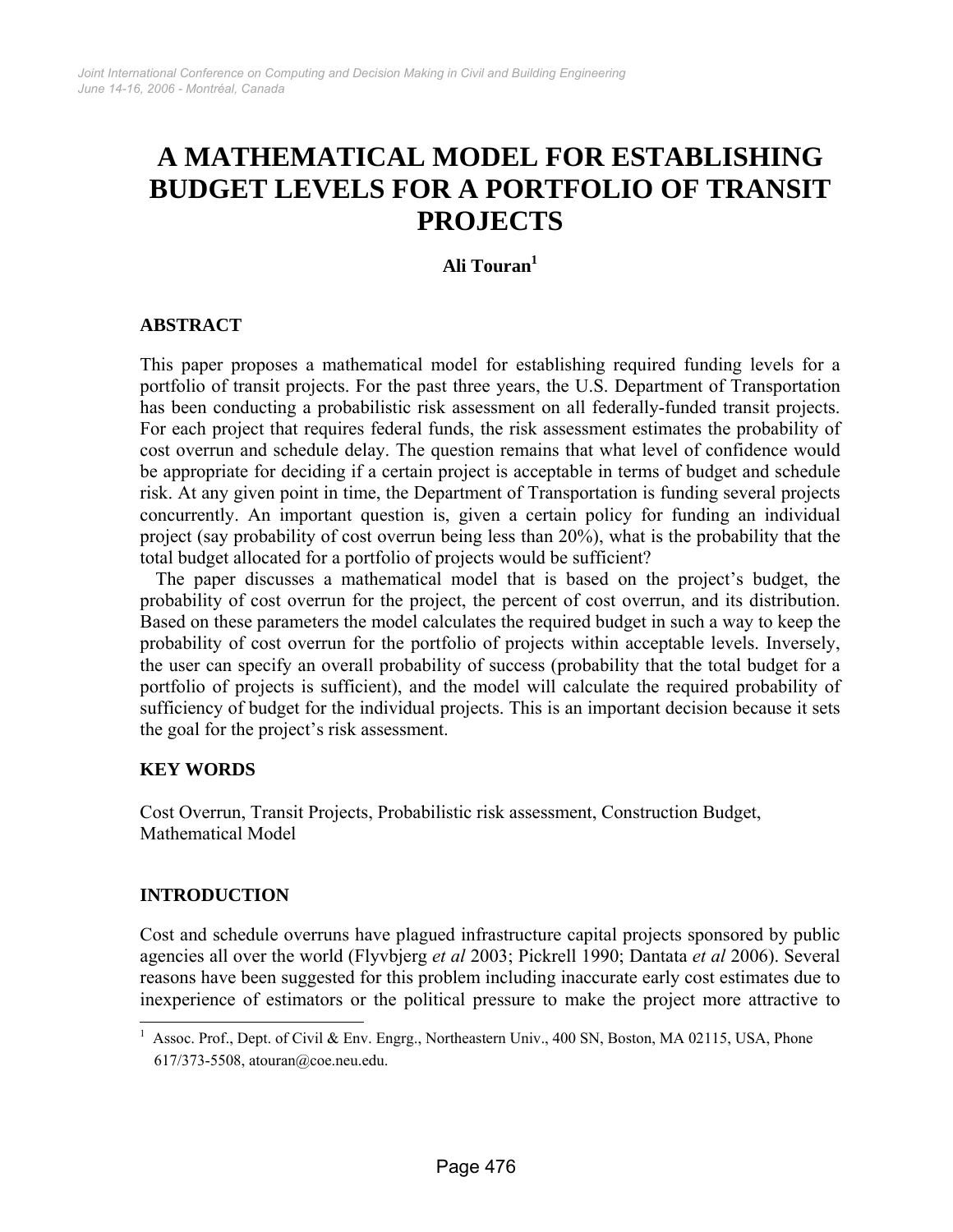sponsors, *scope creep* or additions to project that occur due to public pressure to enhance project's characteristics after the original budget has been set, and difficult underground conditions especially for transit or sewer and water project in urban areas. In response to this problem some public agencies have started to conduct probabilistic risk assessments on each major capital project to verify adequacy of budget and calculate the probability of cost overrun (Reilly *et al* 2004; Parsons 2005). The sponsor will examine the results of the risk assessment and decides on whether estimated project budget is adequate. As more risk assessments are conducted and agencies collect sufficient data, they can establish ranges or thresholds for accepting a project's budget. As an example, a sponsoring agency may decide that any project where the probability of cost overrun is larger than 25% might have inadequate budget.

Many of the sponsoring agencies are supporting several capital projects concurrently. In other words, the agency is dealing with a portfolio of projects rather than a single project and its annual budget should be allocated to these projects. A reasonable method to establish the minimum acceptable probability of cost underrun for each project is to develop a model that looks at the portfolio of projects and calculates the total budget for all projects such that the probability of overall budget shortfall remains below a certain threshold. As an example, the funding agency may be willing to accept a 10% risk that its budget may not be sufficient due to various projects' cost overruns. Based on this 90% confidence, the proposed model can suggest a probability level for individual projects. The model described in this paper helps the funding agency to decide acceptable risk levels in individual projects such that the probability of the portfolio budget shortfall will remain below a certain threshold. Sensitivity analysis on the model would allow to see the effect of various parameters on the level of funding, making this an effective decision making tool for budgeting. While the proposed model is sufficiently general, it has been developed with an interest in transit projects. Numerical example used is based on actual projects and cost figures.

## **THE PROPOSED MODEL**

This paper discusses a mathematical model that is based on individual project's budget, the probability of cost overrun for the individual project, the percent of cost overrun, and its distribution. Based on these parameters the model calculates the required increase in budget for a portfolio of projects compared to the budgets used historically for similar projects in the past.

## **Project Budget** *vs* **Cost**

We start with a model depicting the current performance characteristics of project cost *vs*  budget. The assumption is that the established budget is often exceeded because of various reasons. On average, it is assumed that the cost is larger than the original budget. Using these assumptions, the model calculates the amount of shortfall for the portfolio budget.

We suggest using a hybrid shifted exponential distribution for modeling individual project cost,  $X_i$  (Fig. 1). The probability of cost underrun is  $\alpha$  (the discrete portion of distribution), and the budget for project  $i$  is  $b_i$ . The model suggests that the probability of cost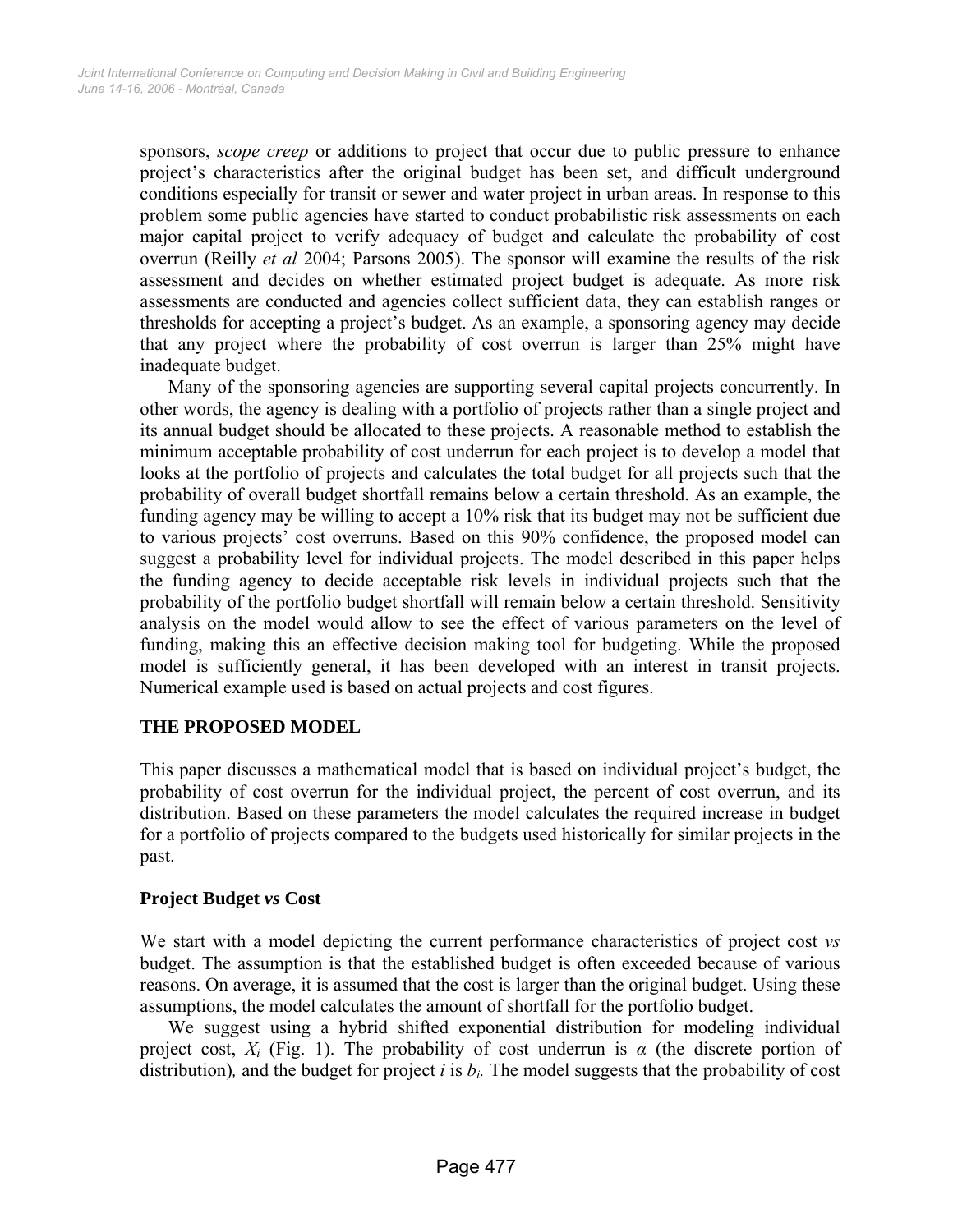exceeding far above budget is relatively small but not insignificant. Also, the expected value of project cost is modeled as  $\mu_i = \beta b_i$  where  $\beta$  is larger than 1.0 and can be estimated from historical data (average rate of cost overrun for a relatively large number of projects).  $b_i^*$  is the budget required to ensure that the probability of cost overrun will be limited to *1-η*. The general approach here to establish the cost distribution, *bi*, and *α* based on historical data, and then quantify the needed adjustment to budget in order to get to  $b_i^*$ . The model is conservative because it does not consider the possibility of cost underrun. In the best case, the budget is equal to the cost (with probability  $\alpha$ ). The reason for this assumption is that in many cases, if the project owners sense that the project is going to be done under budget, they will try to improve and embellish the project up to the approved budget.



Figure 1 : The distribution of project costs, *Xi*

 $X_i$  is defined as follows:

$$
P(X_i < b_i) = 0\tag{1}
$$

$$
P(X_i = b_i) = \alpha
$$
\n
$$
P(X_i > b_i) = 1 - \alpha
$$
\n(2)

$$
P(X_i > b_i) = 1 - \alpha \tag{3}
$$

The pdf of  $X_i$  is as follows. In these equations  $\lambda_i$  is the parameter of the exponential distribution: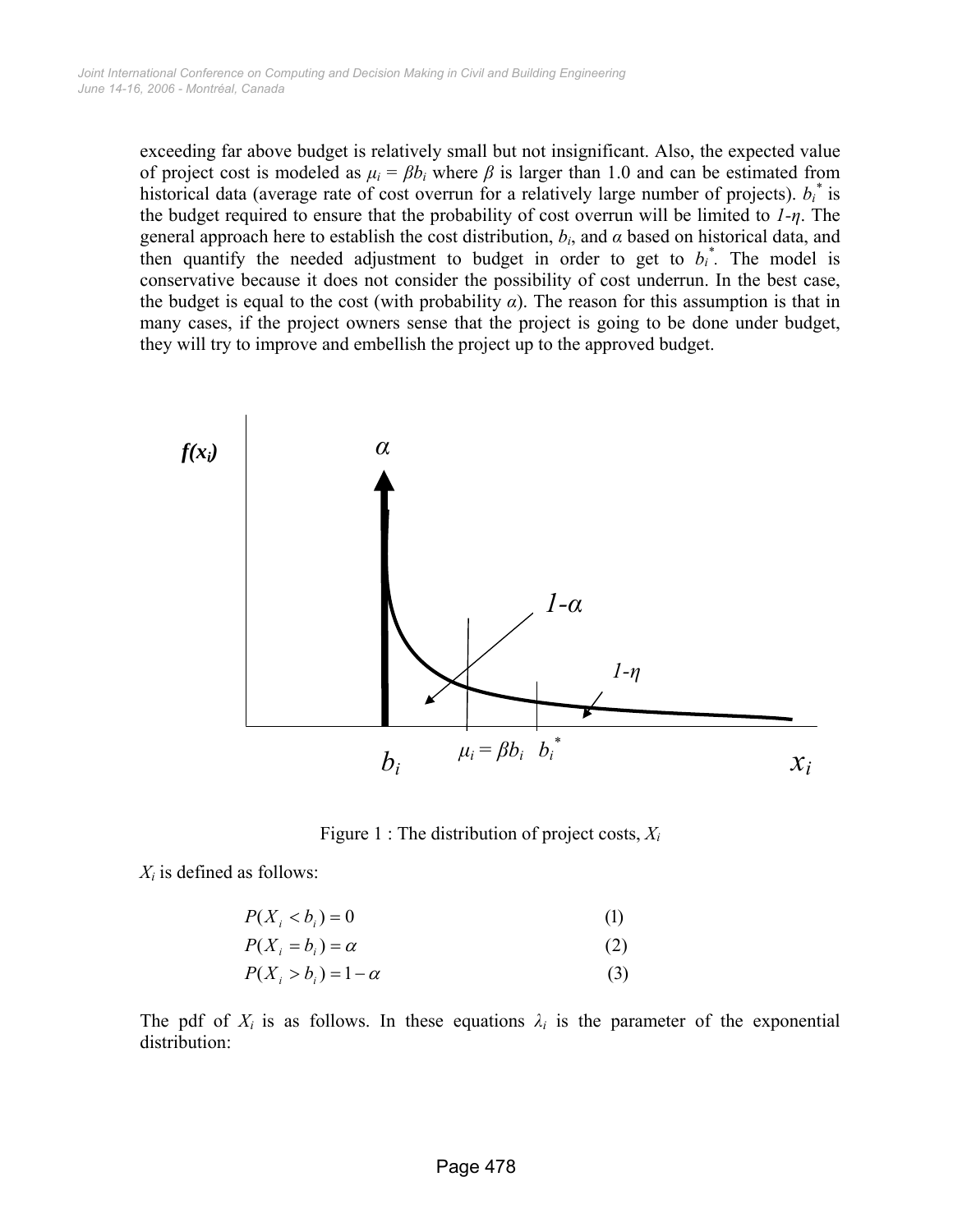*June 14-16, 2006 - Montréal, Canada Joint International Conference on Computing and Decision Making in Civil and Building Engineering*

$$
f(x) = \alpha \qquad \qquad \text{for} \ \ X_i \le b_i \tag{4}
$$

$$
f(x) = (1 - \alpha)\lambda_i e^{-\lambda_i (x - b_i)} \qquad \text{for } X_i > b_i \tag{5}
$$

The mean  $(\mu)$  and variance  $(\sigma^2)$  of  $X_i$  can be calculated from the following equations:

$$
\mu_{i} = P(X_{i} = b_{i}) \times b_{i} + P(X_{i} > b_{i}) \times x_{i} = \alpha \times b_{i} + \int_{b_{i}}^{\infty} (1 - \alpha) \lambda_{i} x e^{-\lambda_{i} (x - b_{i})} dx = b_{i} + \frac{1 - \alpha}{\lambda_{i}} \tag{6}
$$
  

$$
\sigma_{i}^{2} = E(X_{i}^{2}) - \mu^{2} = \alpha b_{i}^{2} + \int_{b_{i}}^{\infty} (1 - \alpha) \lambda_{i} x^{2} e^{-\lambda_{i} (x - b_{i})} dx - \left[ b_{i} + \frac{1 - \alpha}{\lambda_{i}} \right]^{2} \tag{7}
$$
  

$$
\sigma_{i}^{2} = \frac{1 - \alpha^{2}}{\lambda_{i}^{2}}
$$

Now let us assume that the expected value of the final cost of a project may be modeled as a multiplier of its budget.

$$
\mu_i = \beta b_i \tag{9}
$$

where  $\beta$ >1. From there, using (6) we have,

$$
\beta b_i = b_i + \frac{1 - \alpha}{\lambda_i} \tag{10}
$$

$$
\lambda_i = \frac{1 - \alpha}{(\beta - 1)b_i} \tag{11}
$$

Choosing a budget such as  $b^*$  *b* for any individual project such that the probability of cost overrun would be limited to an acceptable level *1-η*, we have:

$$
P(X_i \le b_i^*) = F(b_i^*) = 1 - (1 - \alpha)e^{-\lambda_i(b_i^* - b_i)} = \eta
$$
 (12)

Eq.(12) can be re-arranged as follows:

$$
b_i^* = b_i - \frac{1}{\lambda_i} Ln\left[\frac{1-\eta}{1-\alpha}\right] = b_i + \frac{1}{\lambda_i} Ln\left[\frac{1-\alpha}{1-\eta}\right]
$$
\n(13)

The original portfolio budget is  $B = \sum b_i$ . The new portfolio budget  $B^* = \sum b_i^*$  can be calculated from  $(14)$ .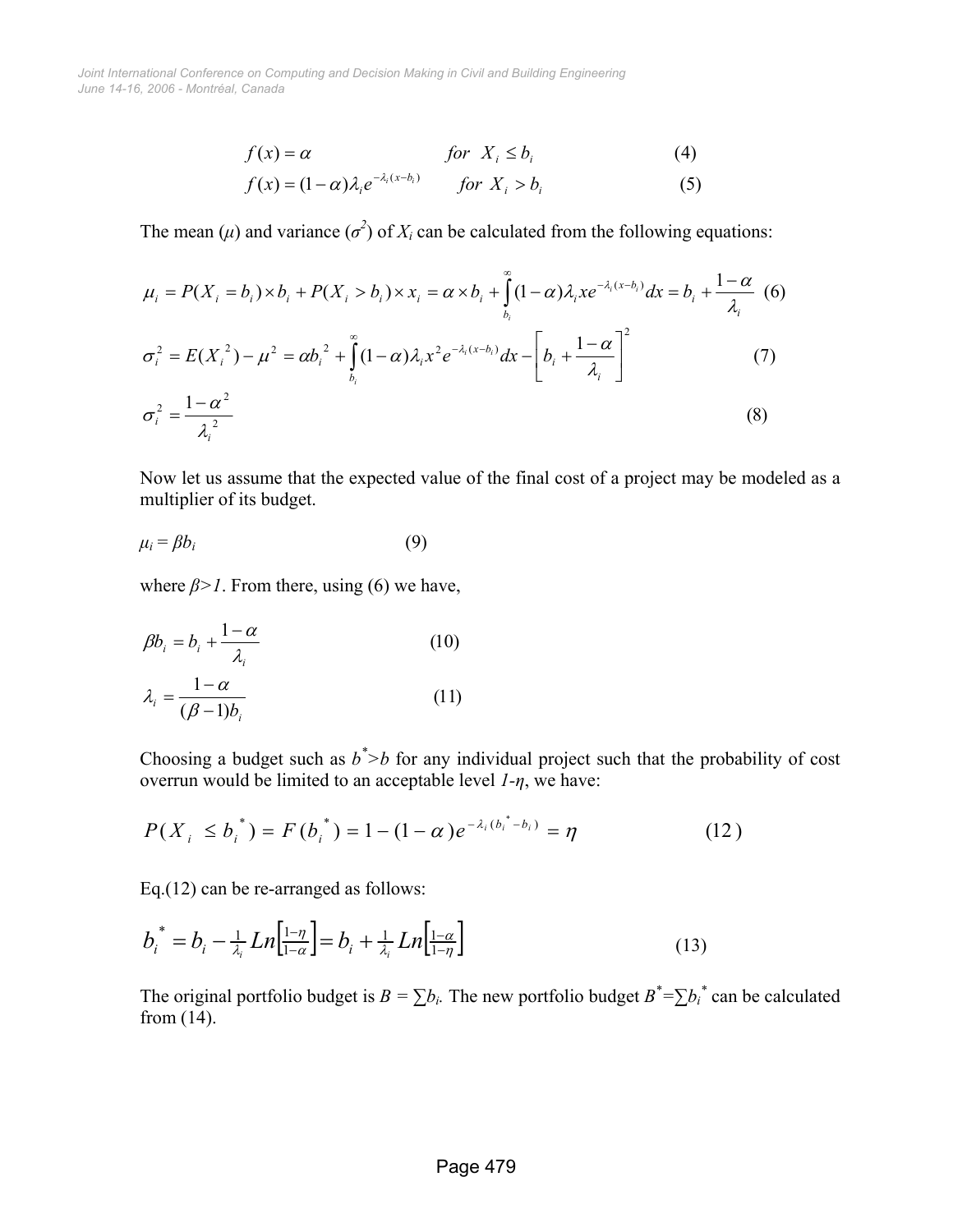*June 14-16, 2006 - Montréal, Canada Joint International Conference on Computing and Decision Making in Civil and Building Engineering*

$$
B^* = \sum b_i^* = \sum b_i + Ln\left[\frac{1-\alpha}{1-\eta}\right] \sum \frac{1}{\lambda_i} = B + Ln\left[\frac{1-\alpha}{1-\eta}\right] \sum \frac{1}{\lambda_i}
$$
(14)

In the above equations,  $\eta$ > $\alpha$ , so that the argument of the logarithm remains positive. This is reasonable because if  $\alpha > \eta$  there would be no need to increase the total budget beyond *B* (the total budget is already sufficient to meet the requirement of *γ* probability). For the case where  $\alpha = \eta$ , we have  $B^* = B$ .

Eq. (15) can be obtained using Eq. (14) and replacing  $\lambda_i$  with  $\frac{1-\alpha}{\beta_i(\beta-1)}$ .

$$
B^* = B \left\{ 1 + \frac{(\beta - 1)}{(1 - \alpha)} L n \Big|_{1 - \eta}^{1 - \alpha} \right\} \tag{15}
$$

Now consider *T*, the total cost of all projects. *T* will have an approximately normal distribution as it is the sum of several independent random variables (Central Limit Theorem). Assumption of independence is reasonable in cases where the sponsoring agency is supporting various projects in different locations, supervised/managed by different entities and built by different contractors.

$$
T = \sum_{i} X_{i} \qquad \Rightarrow \qquad T \sim N(\mu_{T}, \sigma_{T}^{-2}) \tag{16}
$$

$$
\mu_{T} = \sum_{i} \mu_{i} \tag{17}
$$

$$
\sigma_r^2 = \sum_i \sigma_i^2 \tag{18}
$$

$$
P(T \le B^*) = \Phi \left[ \frac{B^* - \mu_T}{\sigma_T} \right] = \gamma \tag{19}
$$

In Eq. (19), *γ* is the probability of sufficiency of funds (underrun) for the portfolio of projects, and  $\Phi$  is the cumulative function for standard normal distribution. Establishing an acceptable value for *γ* is a policy decision. Mean and variance of the total cost *T* can be calculated as follows.

$$
\mu_{\scriptscriptstyle T} = \beta B \tag{20}
$$

$$
\sigma_r^2 = \sum \sigma_i^2 = \sum \frac{1 - \alpha^2}{\lambda_i^2} = \sum \frac{(1 - \alpha^2)(\beta - 1)^2 b_i^2}{(1 - \alpha)^2} = \frac{(1 + \alpha)(\beta - 1)^2}{(1 - \alpha)} \sum b_i^2 \tag{21}
$$

Replacing mean and standard deviation in the Eq. (19) and dividing both sides by *(1-β)* we have: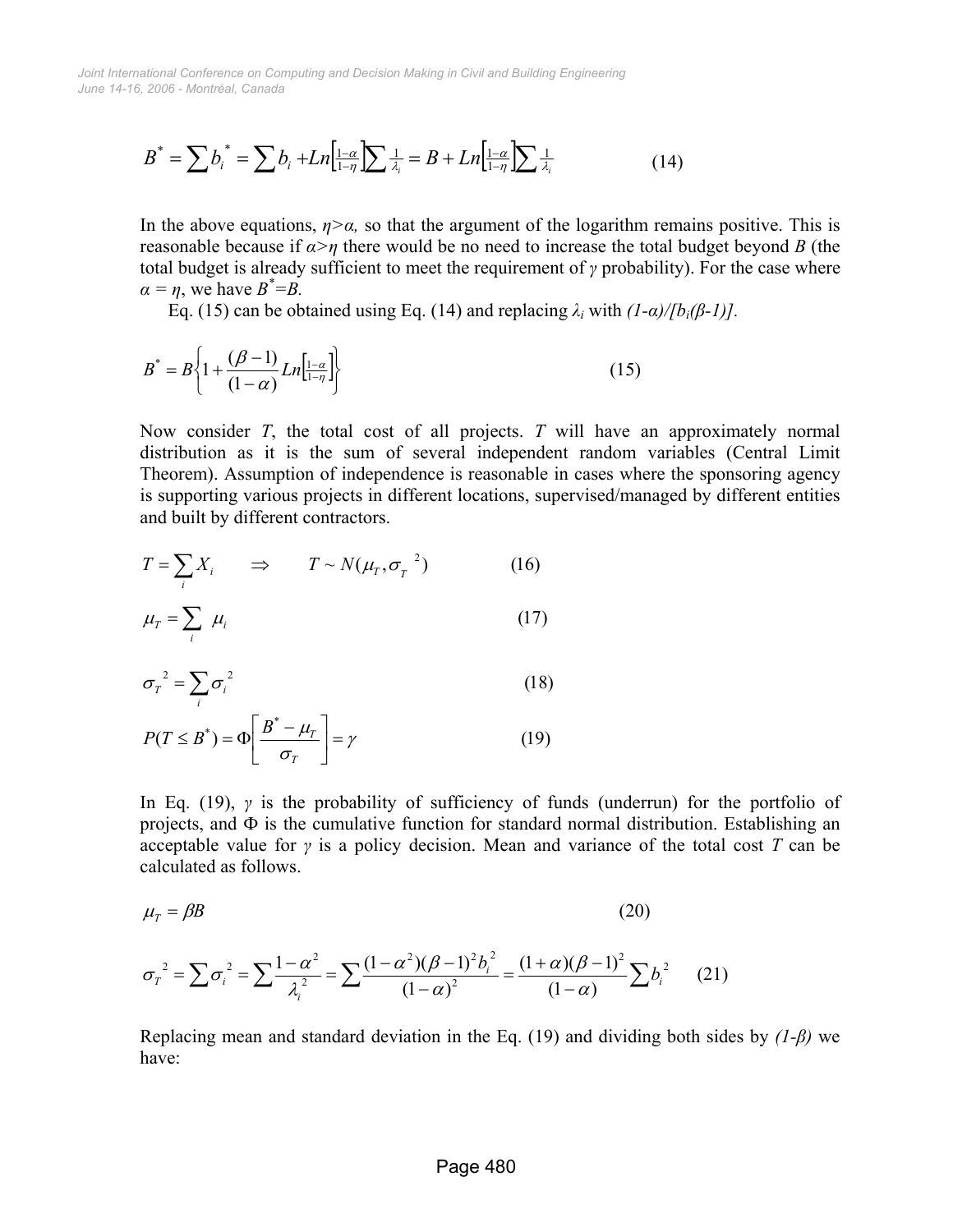*June 14-16, 2006 - Montréal, Canada Joint International Conference on Computing and Decision Making in Civil and Building Engineering*

$$
\frac{1}{1-\alpha}Ln\left(\frac{1-\alpha}{1-\eta}\right) = \frac{\Phi^{-1}(\gamma)}{B} \sqrt{\frac{1+\alpha}{1-\alpha} \sum b_i^2} + 1
$$
\n(22)  
\n
$$
\eta = 1 - (1-\alpha)e^{-\frac{\Phi^{-1}(\gamma)}{B} \sqrt{(1-\alpha^2)} \sum b_i^2 - 1 + \alpha}}
$$
\n(23)

And from the same information, one can calculate the probability of sufficiency of the total budget *γ*.

$$
\Phi^{-1}(\gamma) = \frac{\sqrt{1-\alpha}B}{\sqrt{(1+\alpha)\sum b_i^2}} \left[ \frac{1}{1-\alpha} Ln\left(\frac{1-\alpha}{1-\eta}\right) - 1 \right]
$$
(24)

From the above equation, with knowledge of *η* (probability that each individual project will not overrun the budget), one can calculate the value of *γ* (the probability that the portfolio budget will not overrun).

#### **APPLICATION**

As an illustration of the model's application, we have studied 28 transit projects that have been funded by the U.S. Department of Transportation in the past twenty years. These projects range in cost from several hundred million to more than two billion dollars. On average the amount of cost overrun on these projects was close to 10% of original budget (β = 1.1). Also, seventeen of these projects (about 60%) exceeded their budgets ( $\alpha$  = 0.4). Using these values as prior data, we then reviewed the performance of a group of 30 current transit projects. For each of these projects, budget values  $(b_i)$  had been established. Using  $\alpha = 0.4$ and  $\beta = 1.1$  and using Eqs. (15), (23) and (24), figures (2) and (3) were prepared. Figure (2) gives the amount of  $B^*/B$  as a function of  $\gamma$ . As an example, if a confidence level of 80% is desired for the sufficiency of the total budget for the group of 30 projects, then a contingency of 13% is required over the base budget for the portfolio of the projects. This is in addition of any contingency that individual projects are carrying as part of their budget and is calculated based on the total portfolio budget.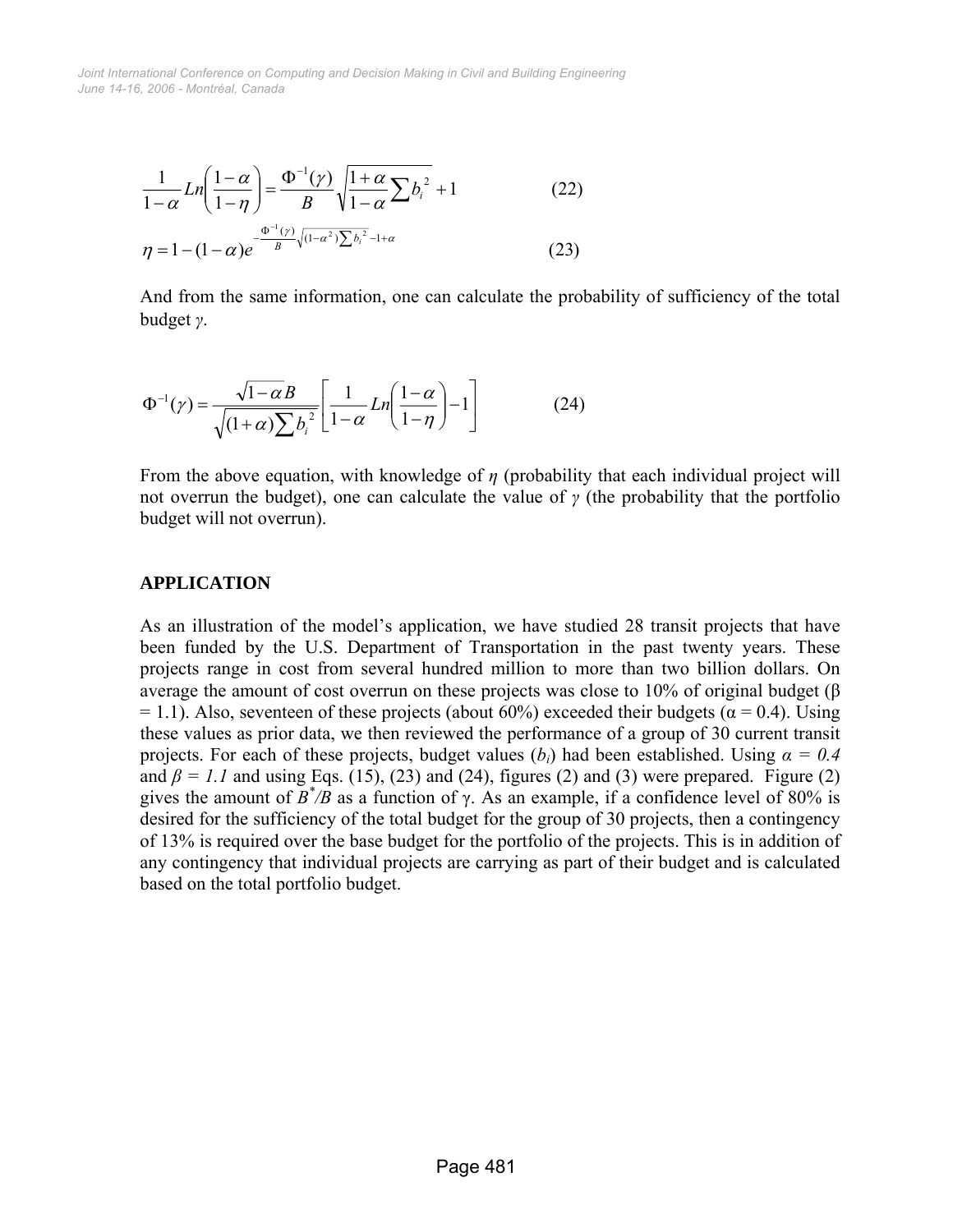

Figure 2 : Total portfolio budget needed for achieving various confidence levels

Figure (3) gives the confidence level for the portfolio of projects based on the confidence level of each individual project. As an example, if an overall confidence level of 80% is desired for the portfolio of projects (80% probability that the total budget for the 30 projects would be sufficient), then the confidence level for each individual project should be established at 73%. This means that for each probabilistic risk assessment, a target of 73% should be established for the probability of sufficiency of budget.

## **SUMMARY**

A mathematical model has been developed that will allow the planner to see the impact of various policy decisions with respect to risk assessment of transit capital projects. An agency that is sponsoring several projects is more interested to ensure that its overall budget would be sufficient in various fiscal cycles, while an individual project may be allowed to overrun its budget. Using the portfolio approach will allow the decision maker to set realistic goals for each individual project in such a way to ensure sufficiency of funds for the portfolio of project. Furthermore, the model allows to see the effect of change in one or more variables